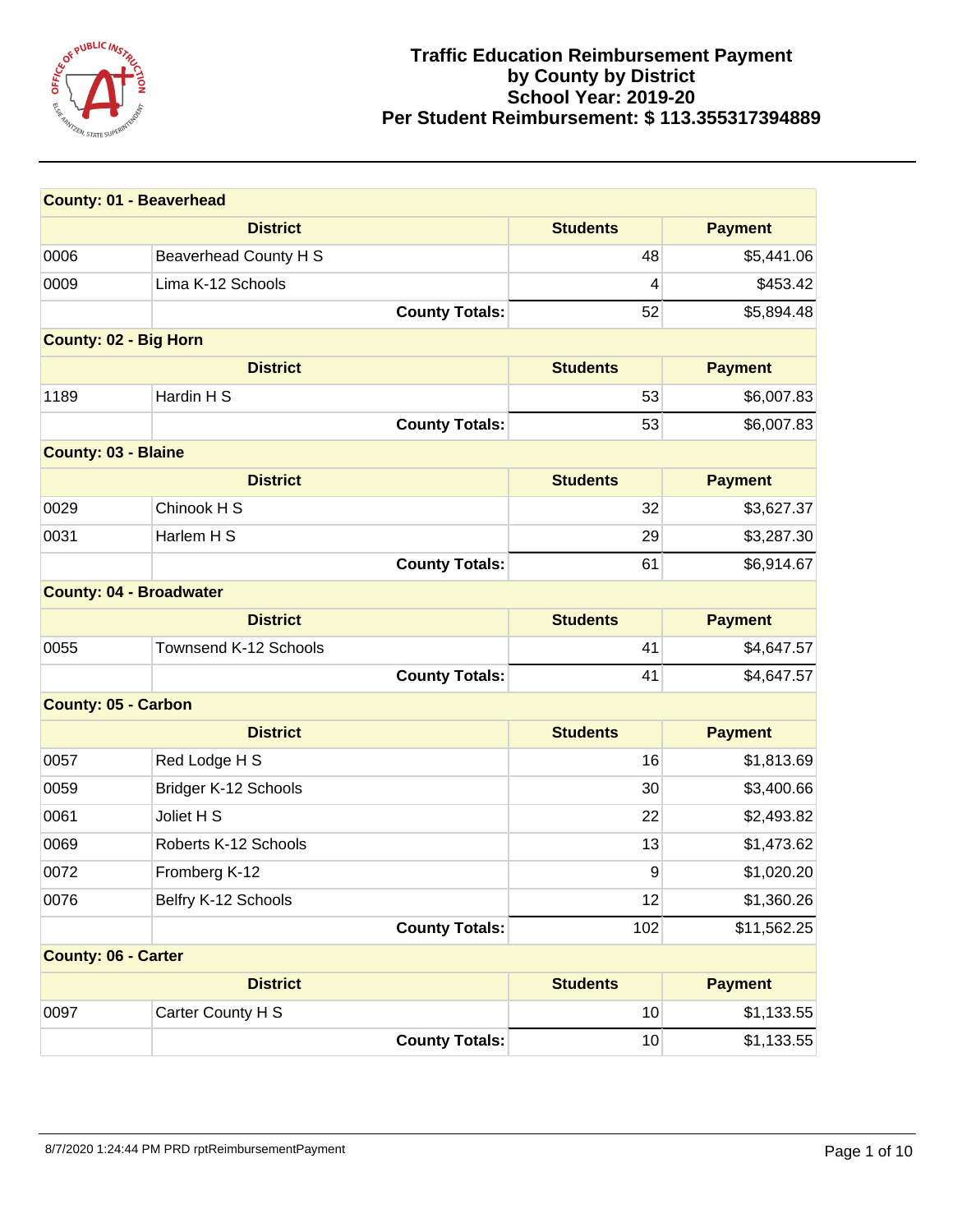

| <b>County: 07 - Cascade</b>    |                          |                 |                |
|--------------------------------|--------------------------|-----------------|----------------|
|                                | <b>District</b>          | <b>Students</b> | <b>Payment</b> |
| 0099                           | <b>Great Falls H S</b>   | 525             | \$59,511.54    |
| 0102                           | Cascade H S              | 20              | \$2,267.11     |
| 0105                           | Centerville H S          | 22              | \$2,493.82     |
| 0113                           | Belt H S                 | 20              | \$2,267.11     |
| 0118                           | Simms H S                | 15              | \$1,700.33     |
|                                | <b>County Totals:</b>    | 602             | \$68,239.91    |
| <b>County: 08 - Chouteau</b>   |                          |                 |                |
|                                | <b>District</b>          | <b>Students</b> | <b>Payment</b> |
| 0134                           | Fort Benton H S          | 22              | \$2,493.82     |
| 0138                           | Big Sandy K-12           | 12              | \$1,360.26     |
| 0146                           | Highwood K-12            | 10              | \$1,133.55     |
|                                | <b>County Totals:</b>    | 44              | \$4,987.63     |
| <b>County: 09 - Custer</b>     |                          |                 |                |
|                                | <b>District</b>          | <b>Students</b> | <b>Payment</b> |
| 0192                           | <b>Custer County H S</b> | 112             | \$12,695.80    |
|                                | <b>County Totals:</b>    | 112             | \$12,695.80    |
| <b>County: 10 - Daniels</b>    |                          |                 |                |
|                                | <b>District</b>          | <b>Students</b> | <b>Payment</b> |
| 0194                           | Scobey K-12 Schools      | 19              | \$2,153.75     |
|                                | <b>County Totals:</b>    | 19              | \$2,153.75     |
| <b>County: 11 - Dawson</b>     |                          |                 |                |
|                                | <b>District</b>          | <b>Students</b> | <b>Payment</b> |
| 0207                           | Dawson H S               | 78              | \$8,841.71     |
| 0228                           | Richey H S               | 6               | \$680.13       |
|                                | <b>County Totals:</b>    | 84              | \$9,521.84     |
| <b>County: 12 - Deer Lodge</b> |                          |                 |                |
|                                | <b>District</b>          | <b>Students</b> | <b>Payment</b> |
| 0237                           | Anaconda H S             | 53              | \$6,007.83     |
|                                | <b>County Totals:</b>    | 53              | \$6,007.83     |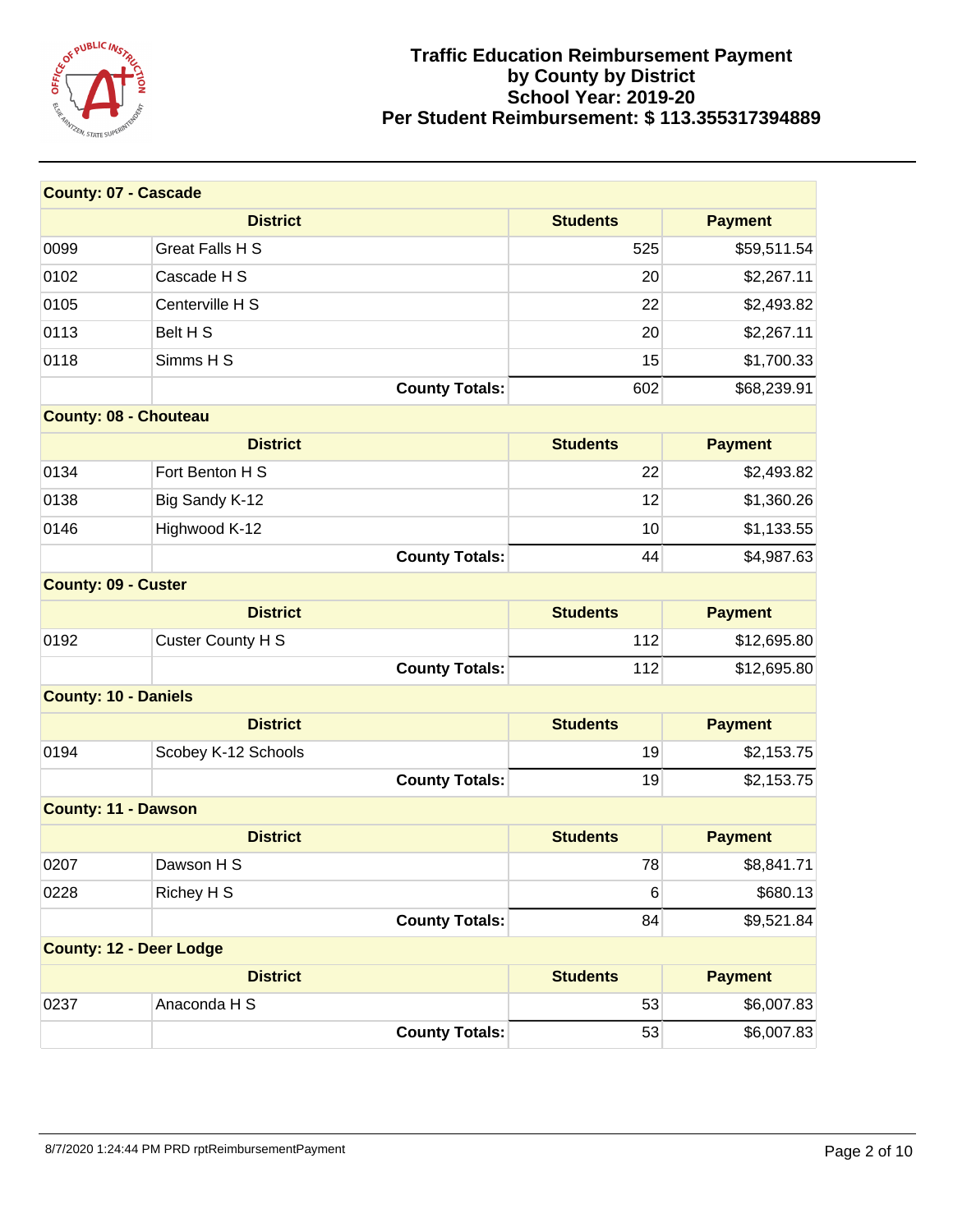

| <b>County: 13 - Fallon</b>   |                       |                 |                |
|------------------------------|-----------------------|-----------------|----------------|
|                              | <b>District</b>       | <b>Students</b> | <b>Payment</b> |
| 0244                         | Baker K-12 Schools    | 36              | \$4,080.79     |
|                              | <b>County Totals:</b> | 36              | \$4,080.79     |
| <b>County: 14 - Fergus</b>   |                       |                 |                |
|                              | <b>District</b>       | <b>Students</b> | <b>Payment</b> |
| 0259                         | Fergus H S            | 111             | \$12,582.44    |
| 0269                         | Grass Range H S       | 4               | \$453.42       |
| 0274                         | Moore H S             | 4               | \$453.42       |
| 0291                         | Winifred K-12 Schools | 12              | \$1,360.26     |
|                              | <b>County Totals:</b> | 131             | \$14,849.54    |
| <b>County: 15 - Flathead</b> |                       |                 |                |
|                              | <b>District</b>       | <b>Students</b> | <b>Payment</b> |
| 0311                         | Flathead H S          | 383             | \$43,415.09    |
| 0313                         | Columbia Falls H S    | 109             | \$12,355.73    |
| 0331                         | Bigfork H S           | 52              | \$5,894.48     |
| 0335                         | Whitefish H S         | 114             | \$12,922.51    |
|                              | <b>County Totals:</b> | 658             | \$74,587.81    |
| <b>County: 16 - Gallatin</b> |                       |                 |                |
|                              | <b>District</b>       | <b>Students</b> | <b>Payment</b> |
| 0348                         | Manhattan High School | 66              | \$7,481.45     |
| 0351                         | Bozeman H S           | 332             | \$37,633.96    |
| 0361                         | Three Forks H S       | 49              | \$5,554.41     |
| 0369                         | Belgrade H S          | 122             | \$13,829.35    |
| 0374                         | West Yellowstone K-12 | 22              | \$2,493.82     |
| 1239                         | Big Sky School K-12   | 23              | \$2,607.17     |
|                              | <b>County Totals:</b> | 614             | \$69,600.16    |
| <b>County: 17 - Garfield</b> |                       |                 |                |
|                              | <b>District</b>       | <b>Students</b> | <b>Payment</b> |
| 0378                         | Garfield County H S   | 8               | \$906.84       |
|                              | <b>County Totals:</b> | 8               | \$906.84       |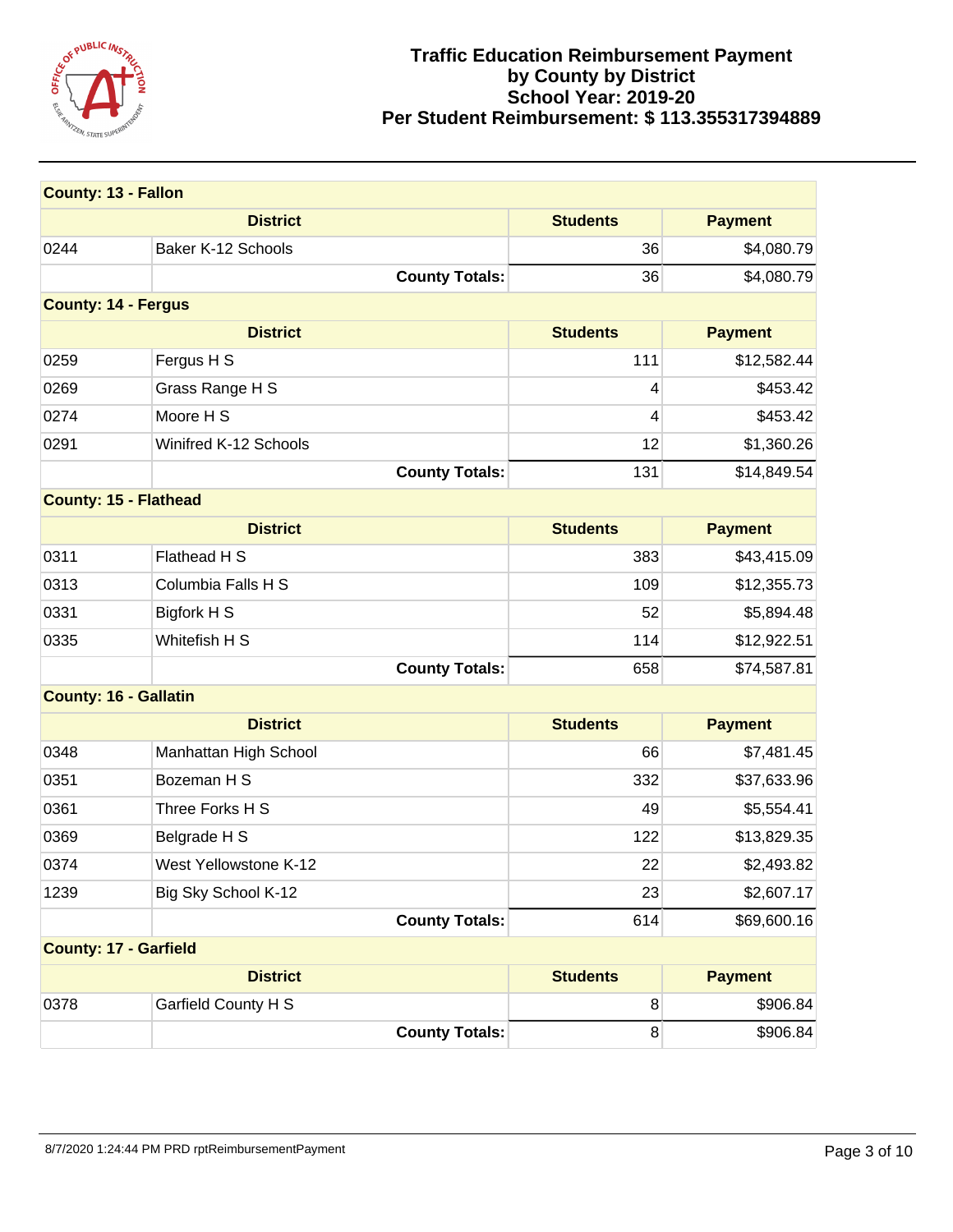

| <b>County: 18 - Glacier</b>      |                                       |                 |                |  |
|----------------------------------|---------------------------------------|-----------------|----------------|--|
|                                  | <b>District</b>                       | <b>Students</b> | <b>Payment</b> |  |
| 0401                             | Browning H S                          | 14              | \$1,586.97     |  |
| 0403                             | Cut Bank H S                          | 29              | \$3,287.30     |  |
|                                  | <b>County Totals:</b>                 | 43              | \$4,874.27     |  |
| County: 21 - Hill                |                                       |                 |                |  |
|                                  | <b>District</b>                       | <b>Students</b> | <b>Payment</b> |  |
| 0428                             | Havre H S                             | 118             | \$13,375.93    |  |
| 1234                             | North Star HS                         | 12              | \$1,360.26     |  |
|                                  | <b>County Totals:</b>                 | 130             | \$14,736.19    |  |
| <b>County: 22 - Jefferson</b>    |                                       |                 |                |  |
|                                  | <b>District</b>                       | <b>Students</b> | <b>Payment</b> |  |
| 0457                             | Jefferson H S                         | 40              | \$4,534.21     |  |
|                                  | <b>County Totals:</b>                 | 40              | \$4,534.21     |  |
| <b>County: 23 - Judith Basin</b> |                                       |                 |                |  |
|                                  | <b>District</b>                       | <b>Students</b> | <b>Payment</b> |  |
| 0464                             | Stanford K-12 Schools                 | 13              | \$1,473.62     |  |
| 0469                             | Hobson K-12 Schools                   | 9               | \$1,020.20     |  |
|                                  | <b>County Totals:</b>                 | 22              | \$2,493.82     |  |
| County: 24 - Lake                |                                       |                 |                |  |
|                                  | <b>District</b>                       | <b>Students</b> | <b>Payment</b> |  |
| 0475                             | Arlee H S                             | 15              | \$1,700.33     |  |
| 0478                             | Polson H S                            | 67              | \$7,594.81     |  |
| 0481                             | St Ignatius K-12 Schools              | 19              | \$2,153.75     |  |
| 1200                             | Ronan H S                             | 69              | \$7,821.52     |  |
| 1206                             | Charlo H S                            | 12              | \$1,360.26     |  |
|                                  | <b>County Totals:</b>                 | 182             | \$20,630.67    |  |
|                                  | <b>County: 25 - Lewis &amp; Clark</b> |                 |                |  |
|                                  | <b>District</b>                       | <b>Students</b> | <b>Payment</b> |  |
| 0488                             | Helena H S                            | 549             | \$62,232.07    |  |
| 1240                             | East Helena K-12                      | 88              | \$9,975.28     |  |
| 1221                             | Lincoln K-12 Schools                  | 6               | \$680.13       |  |
| 0503                             | Augusta H S                           | $\,6$           | \$680.13       |  |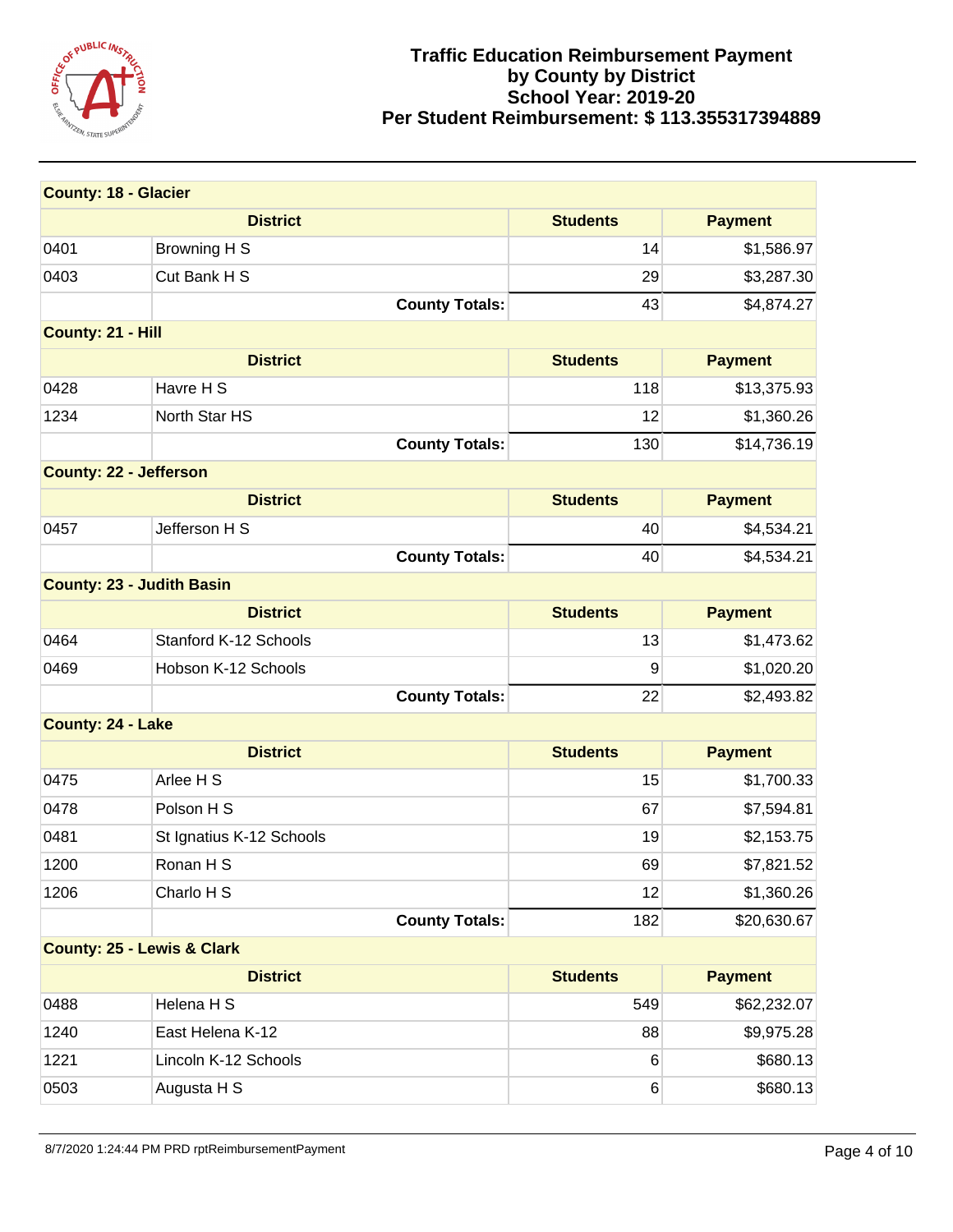

|                              | <b>County Totals:</b>       | 649              | \$73,567.61    |
|------------------------------|-----------------------------|------------------|----------------|
| <b>County: 26 - Liberty</b>  |                             |                  |                |
|                              | <b>District</b>             | <b>Students</b>  | <b>Payment</b> |
| 1237                         | Chester-Joplin-Inverness HS | 21               | \$2,380.46     |
|                              | <b>County Totals:</b>       | 21               | \$2,380.46     |
| <b>County: 27 - Lincoln</b>  |                             |                  |                |
|                              | <b>District</b>             | <b>Students</b>  | <b>Payment</b> |
| 0520                         | Troy H S                    | 18               | \$2,040.40     |
| 0522                         | Libby K-12 Schools          | 18               | \$2,040.40     |
| 0528                         | Lincoln County H S          | 41               | \$4,647.57     |
|                              | <b>County Totals:</b>       | 77               | \$8,728.37     |
| <b>County: 28 - Madison</b>  |                             |                  |                |
|                              | <b>District</b>             | <b>Students</b>  | <b>Payment</b> |
| 0540                         | Twin Bridges K-12 Schools   | 7                | \$793.49       |
| 0543                         | Harrison K-12 Schools       | 10               | \$1,133.55     |
| 0546                         | Ennis K-12 Schools          | 29               | \$3,287.30     |
|                              | <b>County Totals:</b>       | 46               | \$5,214.34     |
| <b>County: 29 - McCone</b>   |                             |                  |                |
|                              | <b>District</b>             | <b>Students</b>  | <b>Payment</b> |
| 0548                         | Circle H S                  | 13               | \$1,473.62     |
|                              | <b>County Totals:</b>       | 13               | \$1,473.62     |
| <b>County: 30 - Meagher</b>  |                             |                  |                |
|                              | <b>District</b>             | <b>Students</b>  | <b>Payment</b> |
| 0570                         | White Sulphur Spgs K-12     | 9                | \$1,020.20     |
|                              | <b>County Totals:</b>       | $\boldsymbol{9}$ | \$1,020.20     |
| <b>County: 31 - Mineral</b>  |                             |                  |                |
|                              | <b>District</b>             | <b>Students</b>  | <b>Payment</b> |
| 0577                         | Alberton K-12 Schools       | 9                | \$1,020.20     |
| 0579                         | Superior K-12 Schools       | 24               | \$2,720.53     |
|                              | <b>County Totals:</b>       | 33               | \$3,740.73     |
| <b>County: 32 - Missoula</b> |                             |                  |                |
|                              | <b>District</b>             | <b>Students</b>  | <b>Payment</b> |
| 0584                         | Missoula H S                | 580              | \$65,746.08    |
|                              |                             |                  |                |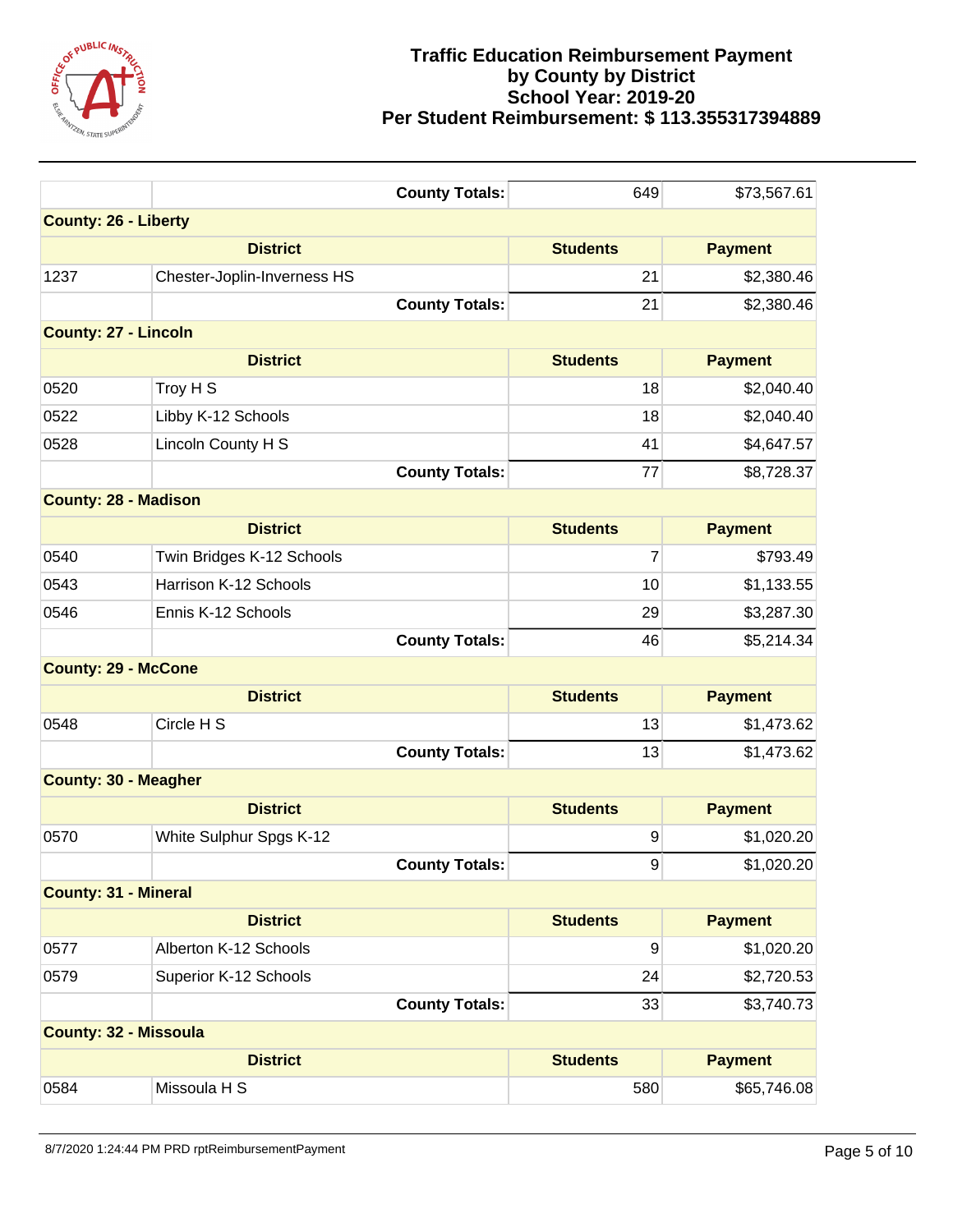

| <b>County: 32 - Missoula</b>    |                                |                 |                |
|---------------------------------|--------------------------------|-----------------|----------------|
|                                 | <b>District</b>                | <b>Students</b> | <b>Payment</b> |
| 0599                            | Frenchtown K-12 Schools        | 80              | \$9,068.43     |
|                                 | <b>County Totals:</b>          | 660             | \$74,814.51    |
| <b>County: 33 - Musselshell</b> |                                |                 |                |
|                                 | <b>District</b>                | <b>Students</b> | <b>Payment</b> |
| 0606                            | Roundup High School            | 32              | \$3,627.37     |
|                                 | <b>County Totals:</b>          | 32              | \$3,627.37     |
| <b>County: 34 - Park</b>        |                                |                 |                |
|                                 | <b>District</b>                | <b>Students</b> | <b>Payment</b> |
| 0613                            | Park H S                       | 46              | \$5,214.34     |
| 1191                            | Gardiner H S                   | 10              | \$1,133.55     |
|                                 | <b>County Totals:</b>          | 56              | \$6,347.89     |
| <b>County: 35 - Petroleum</b>   |                                |                 |                |
|                                 | <b>District</b>                | <b>Students</b> | <b>Payment</b> |
| 0642                            | Winnett K-12 Schools           | 11              | \$1,246.91     |
|                                 | <b>County Totals:</b>          | 11              | \$1,246.91     |
| <b>County: 36 - Phillips</b>    |                                |                 |                |
|                                 | <b>District</b>                | <b>Students</b> | <b>Payment</b> |
| 0648                            | Dodson K-12                    | 8               | \$906.84       |
| 0657                            | Saco H S                       | 5               | \$566.78       |
| 0659                            | Malta K-12 Schools             | 42              | \$4,760.92     |
| 0663                            | <b>Whitewater K-12 Schools</b> | 4               | \$453.42       |
|                                 | <b>County Totals:</b>          | 59              | \$6,687.96     |
| <b>County: 37 - Pondera</b>     |                                |                 |                |
|                                 | <b>District</b>                | <b>Students</b> | <b>Payment</b> |
| 1226                            | Heart Butte K-12 Schools       | 16              | \$1,813.69     |
| 0675                            | Conrad H S                     | 29              | \$3,287.30     |
| 0680                            | Valier H S                     | 16              | \$1,813.69     |
|                                 | <b>County Totals:</b>          | 61              | \$6,914.68     |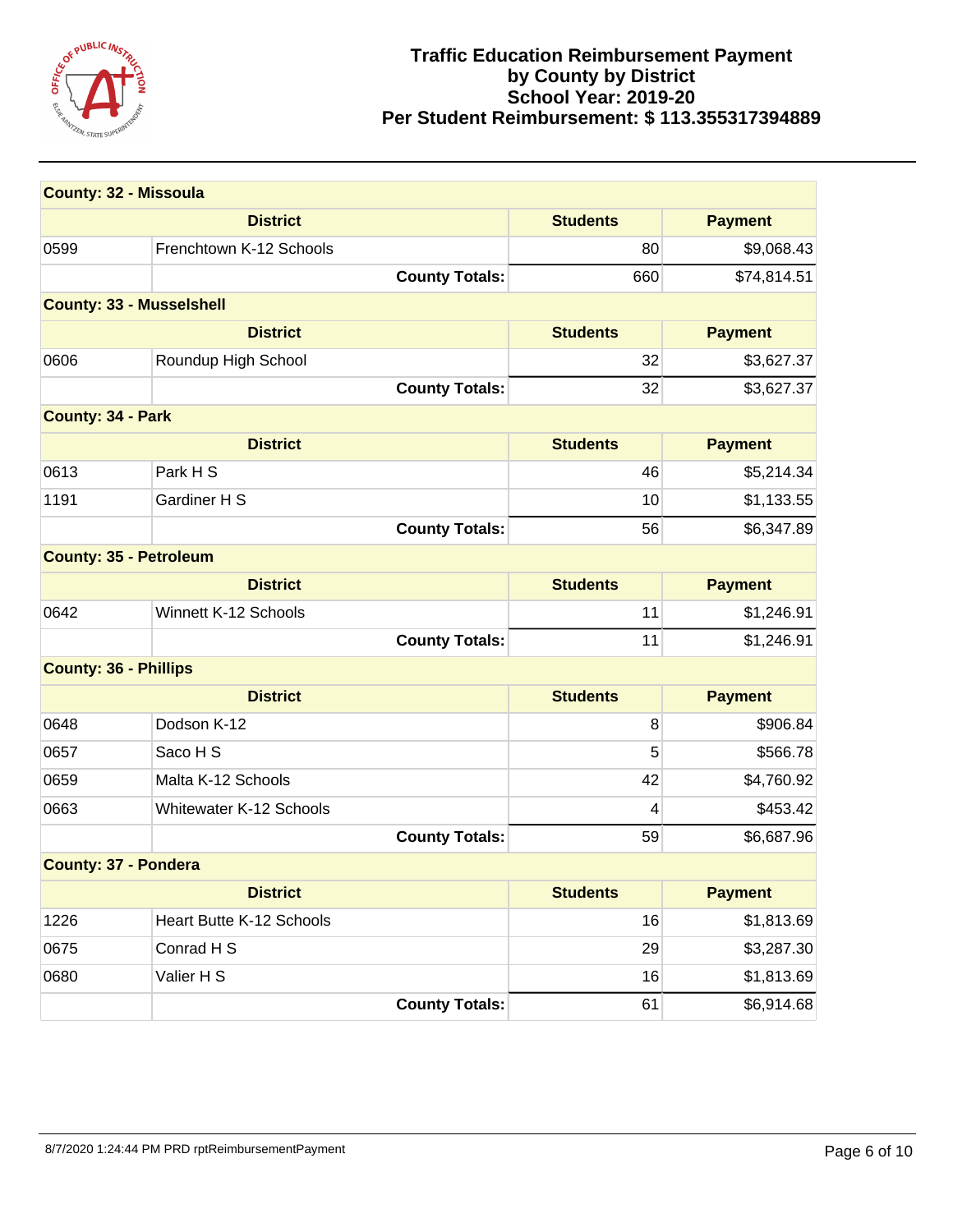

| <b>County: 38 - Powder River</b> |                             |                 |                |
|----------------------------------|-----------------------------|-----------------|----------------|
|                                  | <b>District</b>             | <b>Students</b> | <b>Payment</b> |
| 0706                             | Powder River Co Dist H S    | 20              | \$2,267.11     |
|                                  | <b>County Totals:</b>       | 20              | \$2,267.11     |
| <b>County: 39 - Powell</b>       |                             |                 |                |
|                                  | <b>District</b>             | <b>Students</b> | <b>Payment</b> |
| 0713                             | Powell County H S           | 15              | \$1,700.33     |
|                                  | <b>County Totals:</b>       | 15              | \$1,700.33     |
| <b>County: 41 - Ravalli</b>      |                             |                 |                |
|                                  | <b>District</b>             | <b>Students</b> | <b>Payment</b> |
| 0731                             | Corvallis K-12 Schools      | 106             | \$12,015.66    |
| 0733                             | Stevensville H S            | 51              | \$5,781.12     |
| 0735                             | Hamilton K-12 Schools       | 85              | \$9,635.20     |
| 0738                             | Victor K-12 Schools         | 28              | \$3,173.95     |
| 0740                             | Darby K-12 Schools          | 25              | \$2,833.88     |
| 0743                             | Florence-Carlton K-12 Schls | 60              | \$6,801.32     |
|                                  | <b>County Totals:</b>       | 355             | \$40,241.13    |
| <b>County: 42 - Richland</b>     |                             |                 |                |
| <b>District</b>                  |                             | <b>Students</b> | <b>Payment</b> |
| 0746                             | Sidney H S                  | 88              | \$9,975.27     |
| 0748                             | Savage H S                  | 9               | \$1,020.20     |
| 0751                             | Fairview H S                | 25              | \$2,833.88     |
| 0769                             | Lambert H S                 | 6               | \$680.13       |
|                                  | <b>County Totals:</b>       | 128             | \$14,509.48    |
| <b>County: 43 - Roosevelt</b>    |                             |                 |                |
|                                  | <b>District</b>             | <b>Students</b> | <b>Payment</b> |
| 0778                             | Culbertson H S              | 19              | \$2,153.75     |
| 0781                             | Wolf Point H S              | 27              | \$3,060.59     |
| 0785                             | Bainville K-12 Schools      | 12              | \$1,360.26     |
| 0787                             | Froid H S                   | 6               | \$680.13       |
|                                  | <b>County Totals:</b>       | 64              | \$7,254.73     |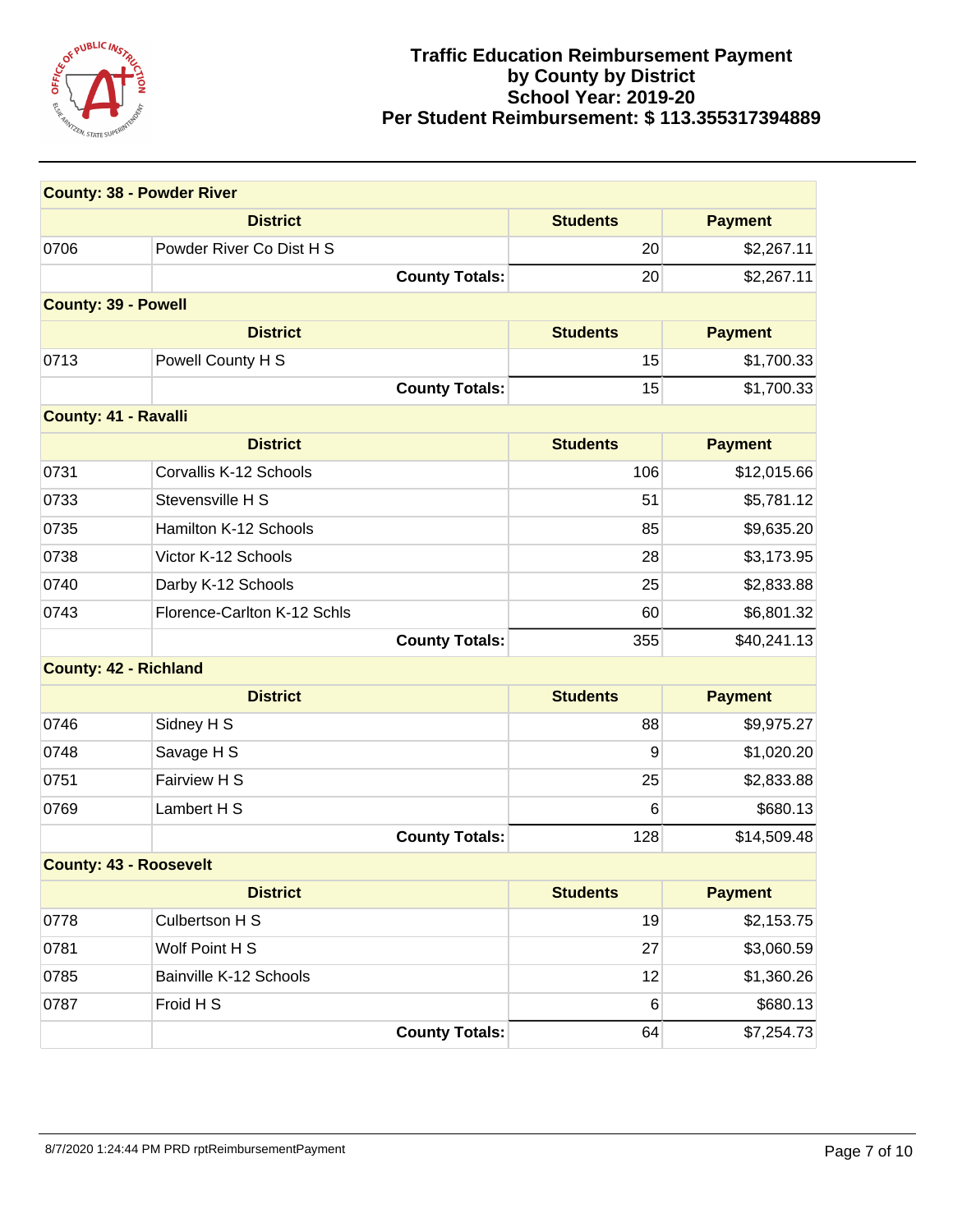

| <b>County: 44 - Rosebud</b>     |                         |                 |                |
|---------------------------------|-------------------------|-----------------|----------------|
|                                 | <b>District</b>         | <b>Students</b> | <b>Payment</b> |
| 0791                            | Forsyth H S             | 27              | \$3,060.59     |
| 0797                            | Colstrip H S            | 88              | \$9,975.27     |
|                                 | <b>County Totals:</b>   | 115             | \$13,035.86    |
| <b>County: 45 - Sanders</b>     |                         |                 |                |
|                                 | <b>District</b>         | <b>Students</b> | <b>Payment</b> |
| 0803                            | Plains K-12             | 34              | \$3,854.08     |
| 0812                            | Noxon H S               | 7               | \$793.49       |
| 0815                            | Hot Springs K-12        | 12              | \$1,360.26     |
|                                 | <b>County Totals:</b>   | 53              | \$6,007.83     |
| <b>County: 46 - Sheridan</b>    |                         |                 |                |
|                                 | <b>District</b>         | <b>Students</b> | <b>Payment</b> |
| 0828                            | Plentywood K-12 Schools | 46              | \$5,214.34     |
|                                 | <b>County Totals:</b>   | 46              | \$5,214.34     |
| <b>County: 47 - Silver Bow</b>  |                         |                 |                |
|                                 | <b>District</b>         | <b>Students</b> | <b>Payment</b> |
| 1212                            | Butte H S               | 97              | \$10,995.47    |
|                                 | <b>County Totals:</b>   | 97              | \$10,995.47    |
| <b>County: 48 - Stillwater</b>  |                         |                 |                |
|                                 | <b>District</b>         | <b>Students</b> | <b>Payment</b> |
| 0847                            | Park City H S           | 25              | \$2,833.88     |
| 0849                            | Columbus H S            | 46              | \$5,214.35     |
| 0859                            | Rapelje H S             | 7               | \$793.49       |
| 0862                            | Absarokee H S           | 23              | \$2,607.17     |
|                                 | <b>County Totals:</b>   | 101             | \$11,448.89    |
| <b>County: 49 - Sweet Grass</b> |                         |                 |                |
|                                 | <b>District</b>         | <b>Students</b> | <b>Payment</b> |
| 0882                            | Sweet Grass County H S  | 44              | \$4,987.63     |
|                                 | <b>County Totals:</b>   | 44              | \$4,987.63     |
| <b>County: 50 - Teton</b>       |                         |                 |                |
|                                 | <b>District</b>         | <b>Students</b> | <b>Payment</b> |
| 0884                            | Choteau H S             | 34              | \$3,854.08     |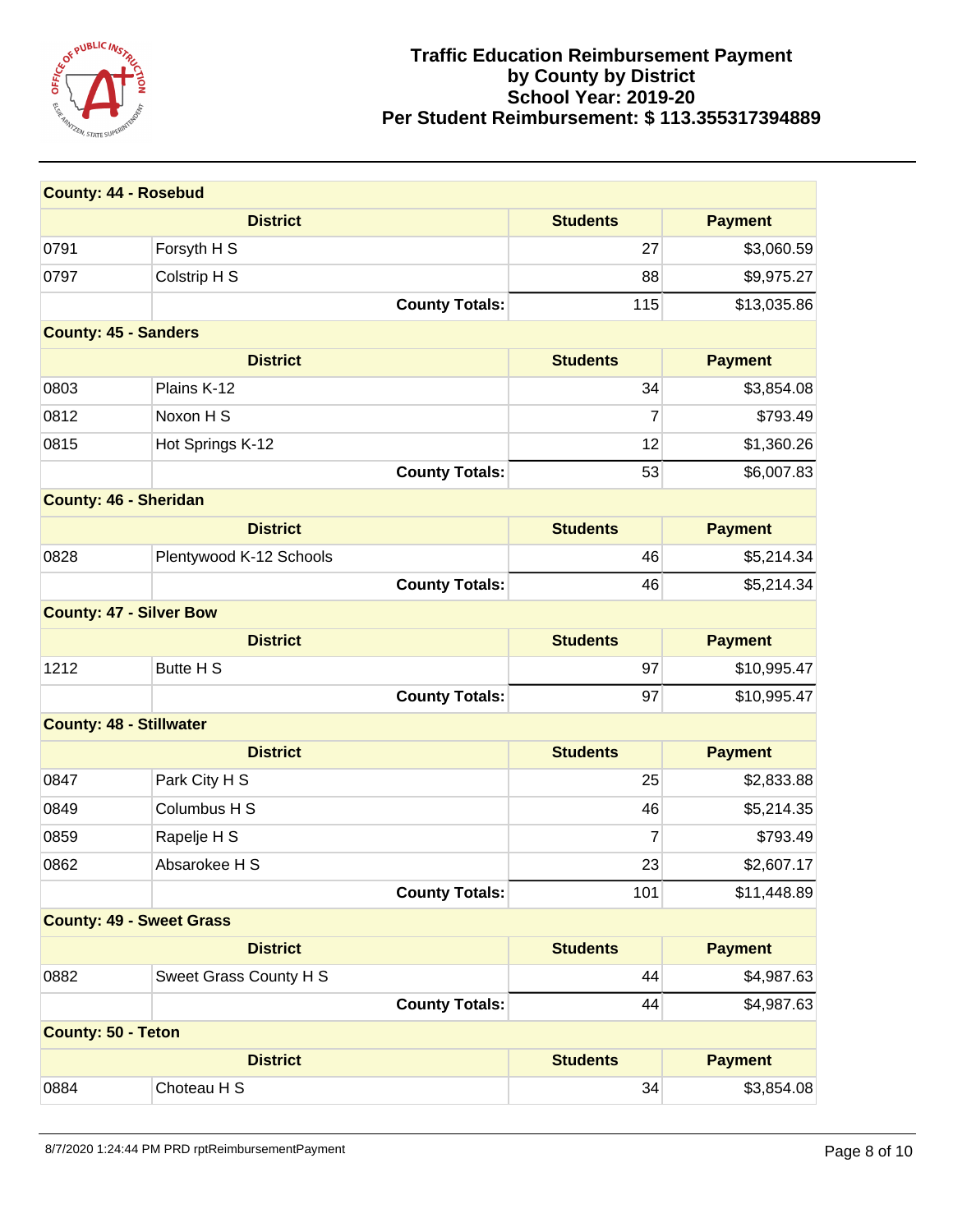

| <b>County: 50 - Teton</b>       |                              |                 |                |
|---------------------------------|------------------------------|-----------------|----------------|
|                                 | <b>District</b>              | <b>Students</b> | <b>Payment</b> |
| 0891                            | Fairfield H S                | 30              | \$3,400.66     |
| 0895                            | Power H S                    | 11              | \$1,246.91     |
| 1235                            | Dutton/Brady K-12 Schools    | 8               | \$906.84       |
|                                 | <b>County Totals:</b>        | 83              | \$9,408.49     |
| <b>County: 51 - Toole</b>       |                              |                 |                |
|                                 | <b>District</b>              | <b>Students</b> | <b>Payment</b> |
| 0903                            | Sunburst K-12 Schools        | 5               | \$566.78       |
| 0911                            | Shelby H S                   | 23              | \$2,607.17     |
|                                 | <b>County Totals:</b>        | 28              | \$3,173.95     |
| <b>County: 53 - Valley</b>      |                              |                 |                |
|                                 | <b>District</b>              | <b>Students</b> | <b>Payment</b> |
| 0926                            | Glasgow K-12 Schools         | 54              | \$6,121.19     |
| 0933                            | Hinsdale H S                 | 6               | \$680.13       |
| 0935                            | Opheim K-12 Schools          | $\overline{2}$  | \$226.71       |
| 0937                            | Nashua K-12 Schools          | 8               | \$906.84       |
|                                 | <b>County Totals:</b>        | 70              | \$7,934.87     |
| <b>County: 54 - Wheatland</b>   |                              |                 |                |
|                                 | <b>District</b>              | <b>Students</b> | <b>Payment</b> |
| 0946                            | Harlowton K-12               | 12              | \$1,360.26     |
|                                 | <b>County Totals:</b>        | 12              | \$1,360.26     |
| <b>County: 55 - Wibaux</b>      |                              |                 |                |
|                                 | <b>District</b>              | <b>Students</b> | <b>Payment</b> |
| 0964                            | Wibaux K-12 Schools          | 9               | \$1,020.20     |
|                                 | <b>County Totals:</b>        | 9               | \$1,020.20     |
| <b>County: 56 - Yellowstone</b> |                              |                 |                |
|                                 | <b>District</b>              | <b>Students</b> | <b>Payment</b> |
| 0966                            | <b>Billings H S</b>          | 897             | \$101,679.73   |
| 1241                            | Lockwood K-12                | 55              | \$6,234.55     |
| 0971                            | Laurel H S                   | 157             | \$17,796.79    |
| 0979                            | <b>Broadview H S</b>         | 12              | \$1,360.26     |
| 0983                            | Huntley Project K-12 Schools | 42              | \$4,760.92     |